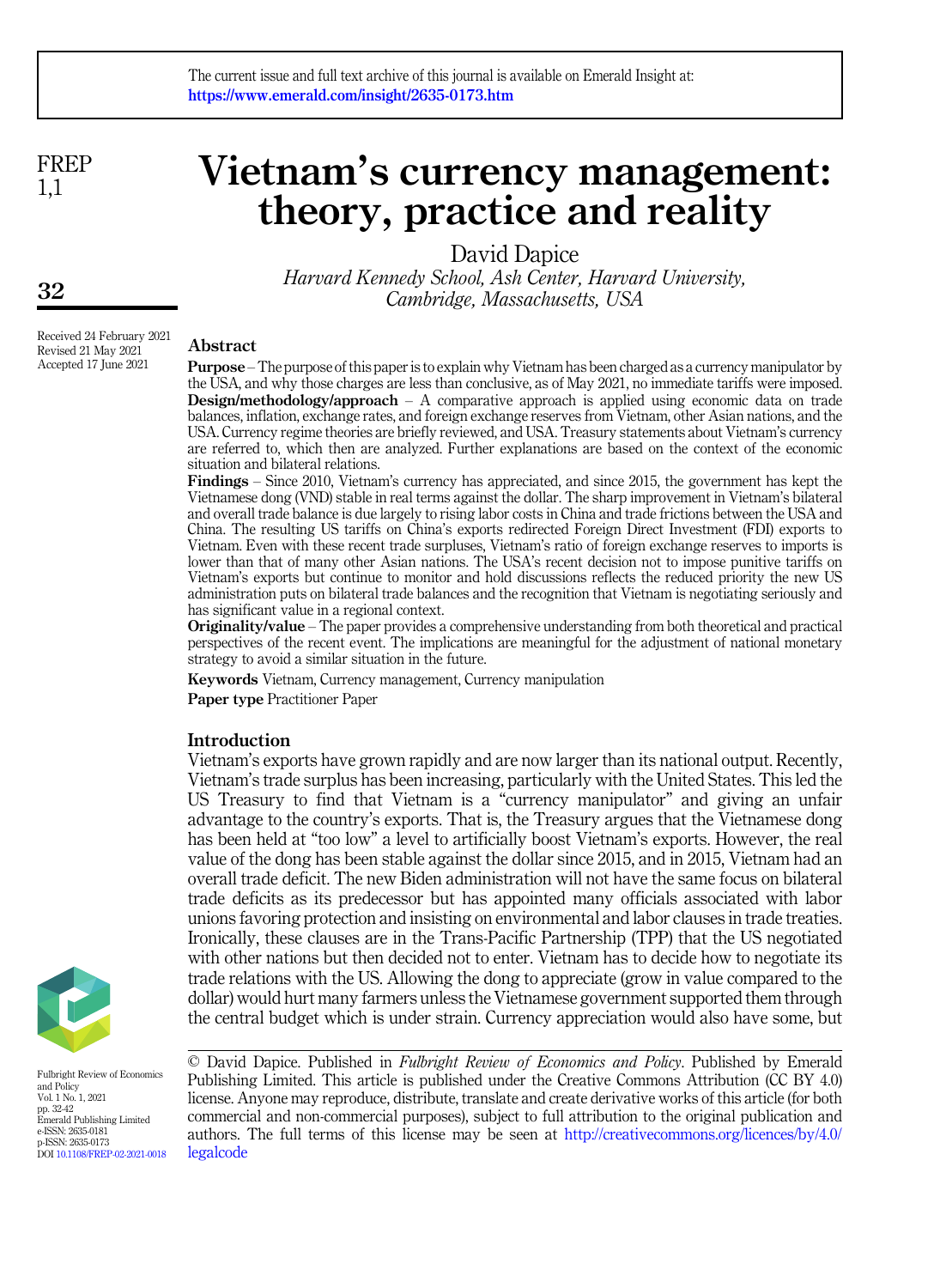perhaps not a major, impact on exports of assembled products. In this paper, we review the theory of currency management, discuss how Vietnam and other developing Asian nations have recently managed their currencies and suggest alternatives for Vietnam for dealing with the US, an important market.

#### Theory and some history

The market for a currency is much like any other. If supply grows relative to demand, the price drops. If there is not enough, the price rises. In the 19th and early 20th centuries, many nations were on the gold standard, and most nations fixed their currencies relative to gold. Much of the money in circulation was gold, or paper currency backed directly by gold. If a nation had an import surplus and no capital inflow to pay for surplus imports, the government literally shipped chests of gold coins to the nations that it had to pay. That meant the money supply in the country with high imports shrank, and the money supply in the nation with high exports grew. Then, prices were more flexible. Therefore, instead of unemployment, prices in the country with the shrinking money supply would fall, and prices and wages in the country with high exports would rise. This situation tended to reduce trade imbalances. Thus, the gold standard system was self-regulating. Industrialization increased, and prices became less flexible. The gold standard mechanism led to more changes in output and employment than in prices. As a result, many nations left the gold standard during the Great Depression of the 1930s.

The gold standard broke down after First World War as central banks increasingly issued currency not tied to gold or changed the price of gold so more money could be created. Many nations also raised tariffs and implemented currency controls. After Second World War, the International Monetary Fund (IMF) was created, and the system that evolved was based on the US dollar. At first, the dollar could be exchanged for gold but this changed in the 1970s. Gold became less crucial as an instrument of international monetary policy, and most nations held dollars or US Treasury securities for international reserves. Treasuries are easily bought and sold in large amounts without changing their price, making them a convenient way to hold foreign exchange reserves. The IMF would make loans available with conditions – usually fiscal tightening – if a nation ran out of dollars. Although other currencies are important, the dollar remains predominant.

Currency crises in the 1990s in Asia led to many nations desiring to hold relatively high foreign exchange reserves as a kind of insurance against fluctuations in demand and supply of their currency, not only from international speculators but also their own citizens. Central banks bought and sold dollars to keep their currencies stable or to change slowly against the dollar. This practice was called a managed float. Although the value of the currency was not set exactly, it was relatively stable. Some nations opted for a tighter fixed exchange rate, such as Hong Kong whose domestic money supply was tightly linked to its foreign exchange reserves (Arslan & Cantú, 2019). This kind of intervention was widely accepted. However, some nations used this system to keep their currency values low and along with other policies, ran up huge trade surpluses [\[1\]](#page-8-1). A weak currency tends to boost exports and hamper imports, although this issue is complicated with many variables and views [\[2\]](#page-8-2). Normally, if there is a large export surplus, we would expect the exchange rate to strengthen. There are lots of dollars relative to (say) yen, so the price or value of the dollar should drop compared to the yen. But if the Japanese Central Bank buys dollars, the dollar relative to the yen will be held above its value without that intervention.'

In the current global monetary system and situation, things are a bit confusing. Lowering interest rates – something all central banks do routinely to boost domestic economic activity – should also weaken a currency by making it less attractive for international investors to buy assets based on that currency compared to others. However, trillions of dollars of government debt now have negative real or even negative nominal interest rates [\[3\].](#page-8-3) In major economies, private capital flows are being swamped by central banks creating money and buying bonds.

Vietnam's currency management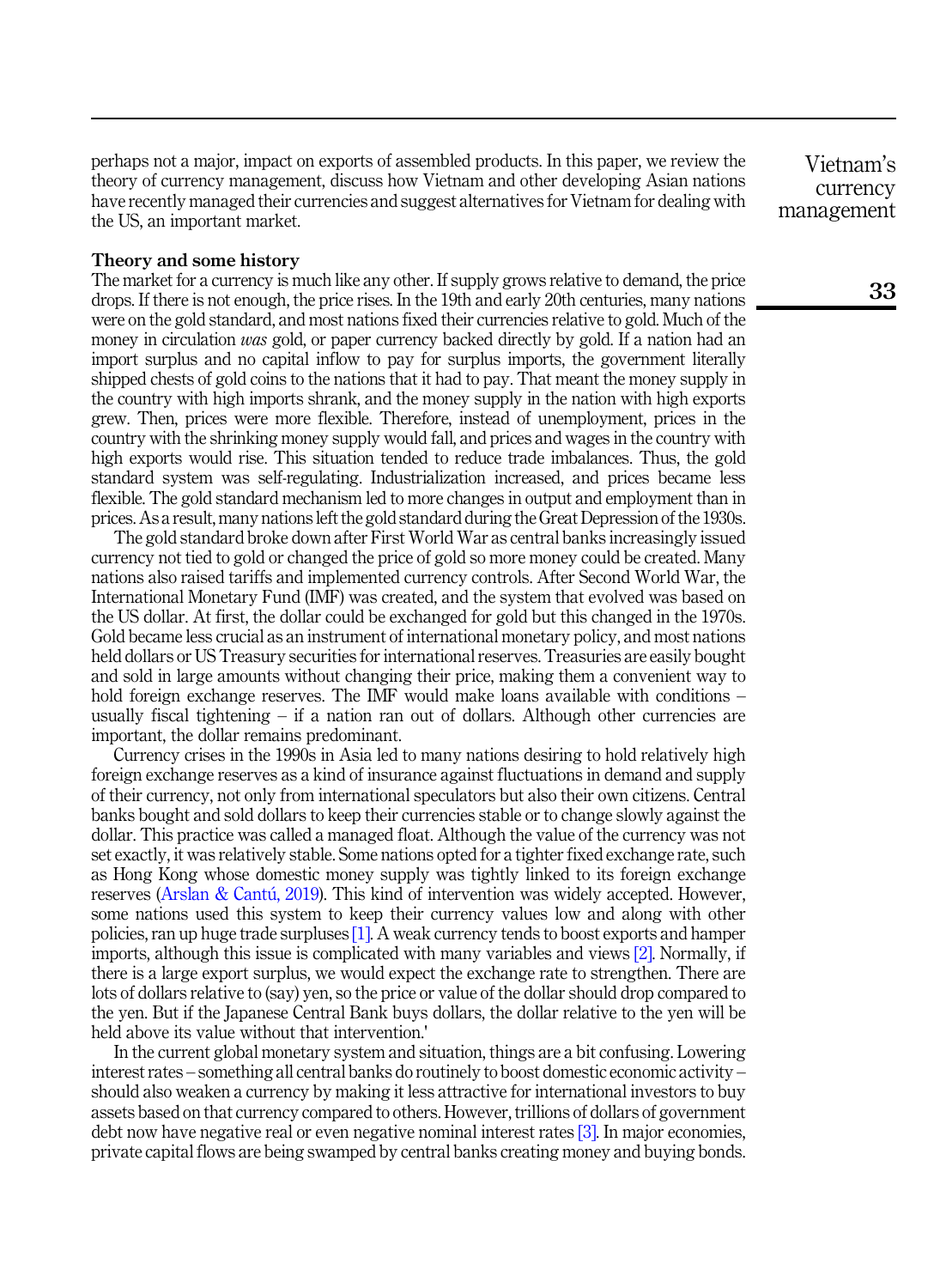## FREP 1,1

34

#### Why when the dong goes up it is weaker – but not just against the dollar

The dong is normally quoted as (say) VND 20,000 is equal to USD 1. The dong depreciates or weakens if it takes more dong to buy one dollar. If the dong rate jumped from 20,000 to 22,000, a Vietnamese importer would have to pay 10% more dong for a dollar's worth of imports, and import prices would rise. This is a weaker dong. If the dong fell from 20,000 to 18,000, it would appreciate or strengthen by 10%, and the dong prices of imports would fall. A weaker currency helps exporters if domestic prices remain the same. However, higher prices for imports in dong terms push prices up unless the money supply keeps inflation in check. Having inflation just offset a depreciating currency does not weaken the real value of the currency. If inflation in Vietnam were 10% and zero in the US, a move from VND 20,000 to 22,000 in the exchange rate would keep the real value of the dong the same.

The value of the dong against just one other currency does not influence overall trade; the values of a country's currency relative to all trading partners do. If the dollar is strong relative to many currencies, the dong might be weak relative to the dollar but valued fairly overall. That is why the overall trade balance is relevant rather than a bilateral trade balance. The strength or weakness of the dong should be measured against a basket of relevant currencies, not just the dollar.

Nearly every major economy could be found "guilty" of driving down interest rates and thus weakening its currency. But not every economy has large and persistent surpluses, although some do. Switzerland, which uses the Swiss franc instead of the euro, is often viewed as a safe haven because of its conservative fiscal stance and political stability. But large inflows of foreign currency raised the value of the Swiss franc so much it hurt exporters. As a result, the Swiss Central Bank capped the value of the franc relative to the euro by buying foreign currencies and creating a large amount of Swiss francs to buy the euros [\[4\].](#page-8-4) This is currency manipulation but in a defensive sense. Even so, the US Treasury listed Switzerland and Vietnam as currency manipulators because Switzerland has high overall trade surpluses [\[5\]](#page-8-5) and a bilateral trade surplus with the US ([U.S. Census Bureau, 2021b](#page-9-0)).

A 1988 law instructs the US Treasury to identify countries with "unfair currency manipulation" if they have a sustained and substantial overall trade surplus *and* a large bilateral trade surplus with the US. The Treasury also looks at the increase in foreign exchange reserves, among other variables. In 2015, the review process was strengthened and mandated to occur every six months. Remedies include negotiations to resolve the findings with the US Treasury or the IMF. If no resolution is found, tariffs may be imposed on imports from that country into the US.

Another analytical approach is simply to see if the relative real value of a currency has changed compared to the dollar. Theory suggests that if one nation has a higher inflation rate than the US, then the nominal exchange rate of that nation's currency will depreciate relative to the dollar to keep the real exchange rate the same. If nations traded only cloth, and a meter of cloth cost VND 10,000 or USD 1 in 2010, and prices doubled by 2020 in the VND country but remained level in the USD country, then an exchange rate of VND 20,000 to USD 1 in 2020 (up from VND 10,000 in 2010) leaves the real economy the same. If the real exchange rate stays the same, then the currency is not contributing to changes in trade flows. In reality, many things affect exchange rates: shifts in trading patterns, productivity growth, world prices of exports and imports, and changes in capital flows.

#### The real exchange rate of Vietnam and other Asian economies against the dollar

In this section, we look at the change in the real and nominal exchange rates of the dong and several other currencies against the dollar, as well as overall trade balances. We start at the end of 2010 as a base [\[6\]](#page-8-6) up to year-end 2019. The year 2020 does not have complete data and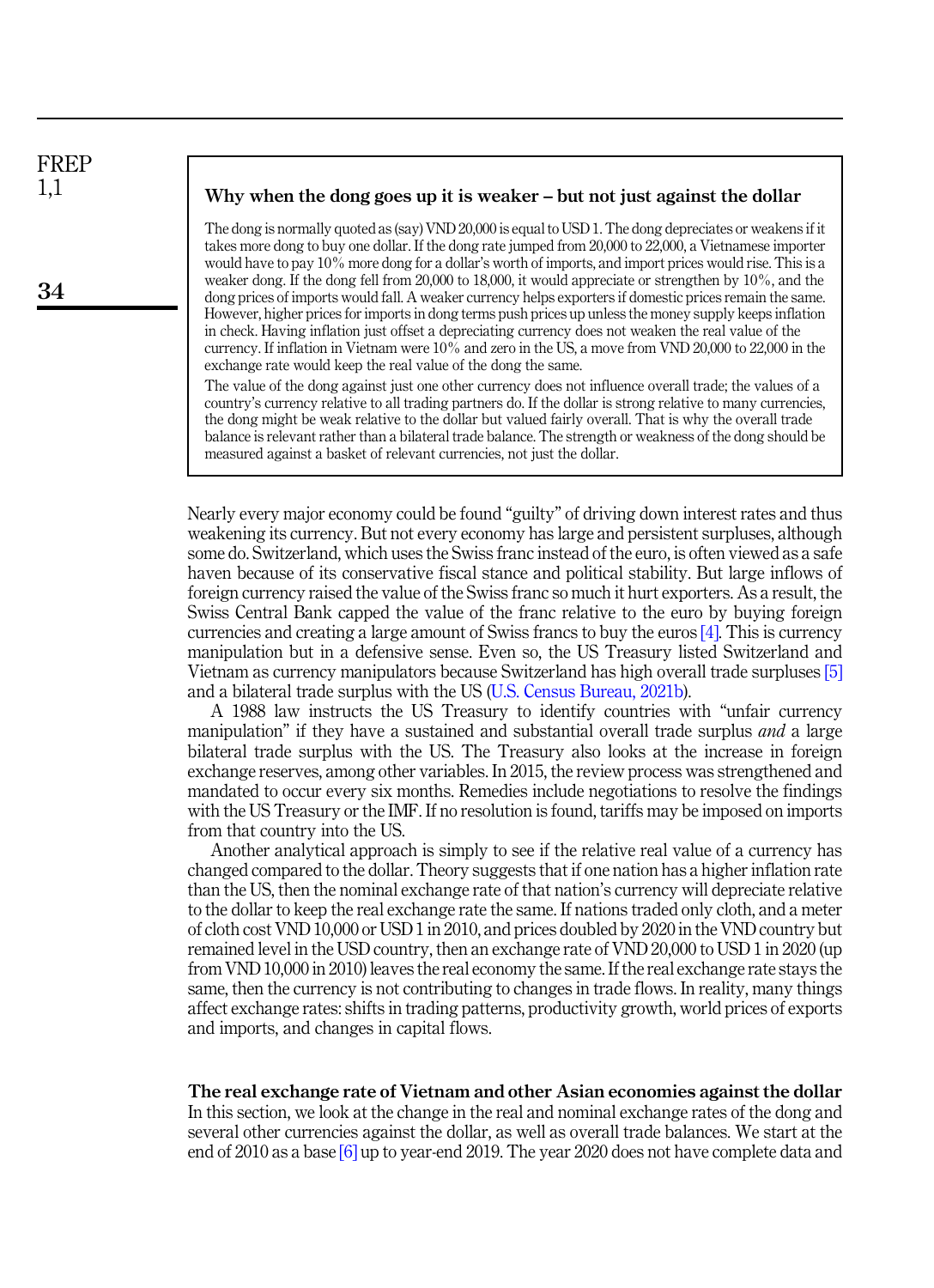in any case, is distorted by the coronavirus shock. The gross domestic product (GDP) deflator is used as a measure of inflation for all countries. The expected nominal rate in 2019 is the ratio of the Asian country GDP deflator divided by the US deflator multiplied by the initial exchange rate in 2010. All deflators are set with 2010 as the base year. In other words, we see whether the currency has adjusted for changes in relative inflation or whether the currency has differed from that expected level (see Figure 1).

The expected change in these exchange rates against the US dollar is based on the usually higher rate of inflation in Asian economies. An exception is Malaysia, which had a lower inflation rate than the US; therefore, Malaysia's expected currency should have appreciated or strengthened. In fact, it depreciated by nearly 30%. Thailand had nearly the same inflation rate as the US and kept its currency fairly stable in nominal terms, about what theory would predict. India, Indonesia and the Philippines all had actual depreciation well above expected levels justified by inflation differences. Vietnam, in contrast, had nearly 40% higher relative inflation, but the currency depreciated by only 24%. Therefore, the dong appreciated in real terms, curbing exports. If this is currency manipulation, it is the opposite of giving exporters an unfair advantage. The VND exchange rate in 2020 fluctuated but changed very little, staying close to VND 23,170 for USD 1, although Vietnam's inflation rate continued at a higher level in 2020 than that of the US. According to public exchange rate data, the dong appreciated again in late 2020 and early 2021.

If we focus on Vietnam, the trade balance by year starts in 2010 with many years in deficit or a near balance but moves to increasing surpluses after 2015, as shown in [Figure 2](#page-4-0). In 2020, the USD 20 billion trade surplus is nearly 6% of the GDP, which was USD 340 billion ([International Monetary Fund, 2021a](#page-9-1)). This is a large surplus by most standards, which normally falls into a range of a few percent of the GDP. For example, China's 2019 trade surplus was 3% of the GDP. On the other hand, Germany's 2019 trade surplus was 6.7%, and the Netherlands was 8% of the GDP. However, Germany and the Netherlands use the euro that covers many countries. The Euro Zone as a whole has a surplus of less than 2%. In 2019,



**Note(s):** Data from Asian Development Bank is licensed under CC BY 3.0 IGO **Source(s):** Asian Development Bank, 2020 The U.S.GDP deflator is from the U.S. Bureau of Economic Analysis (2021)

Figure 1. Expected and actual currency depreciation, 2010–2019

Vietnam's currency management

35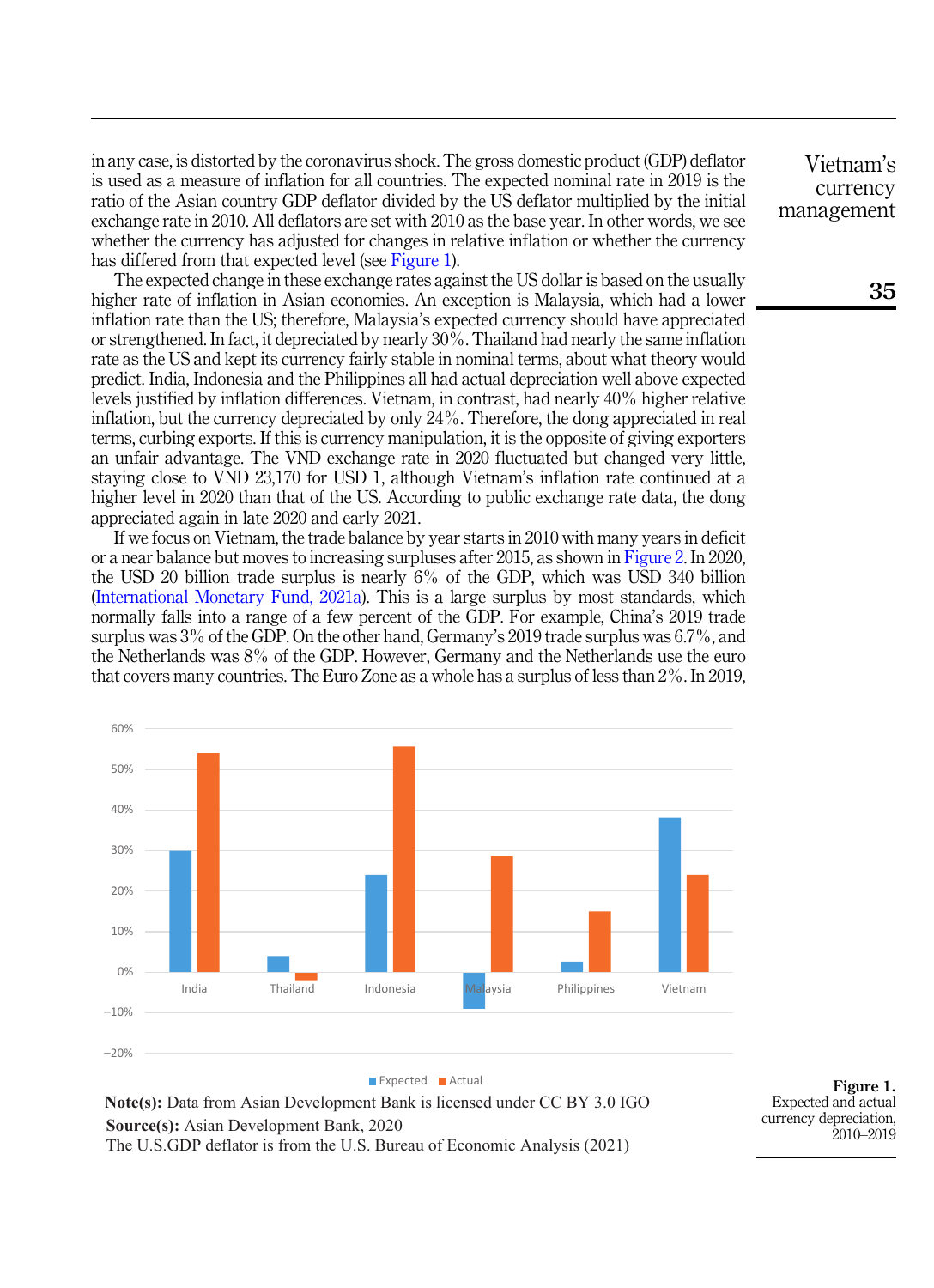<span id="page-4-0"></span>

balance, billion USD

Switzerland, also cited for currency manipulation, had a trade surplus equal to 5%. However, Vietnam's 2020 current account balance was projected by the IMF to be only 2.2% of the GDP,

**Source(s):** Asian Development Bank, 2020; General Statistics Office of Vietnam, 2021b

down from 3.8% in 2019. The current account balance includes goods and services, as well as transfers and net income and asset payments flows. A surplus of 2% of the GDP is not normally regarded as excessive ([International Monetary Fund, 2021b\)](#page-9-2).

The US Treasury argues that the increasing overall trade surpluses since 2015 should have resulted in a stronger dong. In fact, the real dong to dollar exchange rate was roughly stable, as the data below indicate. Can this be justified, or is it due to operations by the State Bank of Vietnam? First, we have to know the real exchange rate of the dong against the dollar. It is shown in Table 1.

The table shows an essentially stable real exchange rate against the dollar, with the 2016 value and the 2020 value virtually the same [\[7\].](#page-8-7) Therefore, the real value of the dong did not cause big changes in the US trade surplus. However, the overall trade surplus, and especially the US bilateral deficit, grew substantially from 2015 to 2020. Clearly, the US's move to impose tariffs on China's exports, along with rising wages in China, [\[8\]](#page-8-8) caused many exporters, especially but not only from Asia, to shift at least some of their production to Vietnam. Since 2015, FDI flows grew from about half a billion dollars a month to more than USD 1 billion a month. Many of these FDI exports were destined for US markets. As a result,

|                                                                                                                                                                                                                                          | 2015  | 2016  | 2017  | 2018  | 2019  | 2020  |
|------------------------------------------------------------------------------------------------------------------------------------------------------------------------------------------------------------------------------------------|-------|-------|-------|-------|-------|-------|
| Nominal exchange rate ('000 VND/USD)                                                                                                                                                                                                     | 21.89 | 22.16 | 22.43 | 22.83 | 23.16 | 23.10 |
| Vietnam/US inflation index                                                                                                                                                                                                               |       |       | 1.02  | 1.032 | 1.032 | 1.041 |
| Real exchange rate                                                                                                                                                                                                                       | 21.89 | 22.16 | 21.99 | 22.12 | 22.44 | 22.19 |
| $\mathbf{M}$ , ( ) $\mathbf{D}$ , $\mathbf{I}$ , ( ) , ( ) , ( ) , ( ) , ( ) , ( ) , ( ) , ( ) , ( ) , ( ) , ( ) , ( ) , ( ) , ( ) , ( ) , ( ) , ( ) , ( ) , ( ) , ( ) , ( ) , ( ) , ( ) , ( ) , ( ) , ( ) , ( ) , ( ) , ( ) , ( ) , ( ) |       |       |       |       |       |       |

Note(s): End-of-year values are used for exchange rates; a GDP deflator of 2% is estimated for Vietnam in 2020. The real VND/USD exchange rate is the nominal rate divided by the Vietnam/US inflation index. Data from Asian Development Bank is licensed under CC BY 3.0 IGO

Source(s): [Asian Development Bank \(2020\),](#page-8-9) [U.S. Bureau of Economic Analysis \(2021\)](#page-9-3)

Table 1. Calculation of Vietnam's real

exchange rate, 2015–2020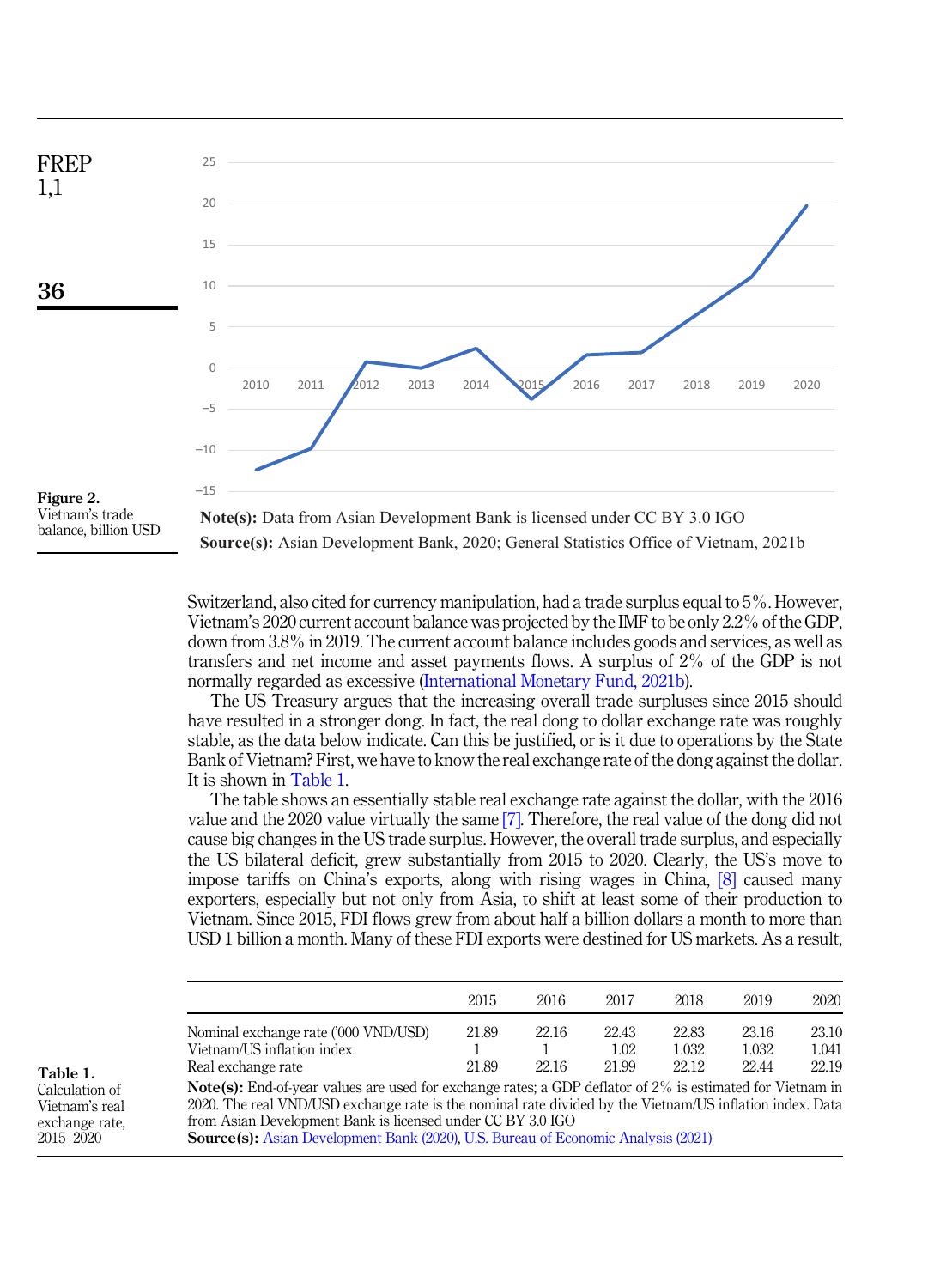the bilateral trade deficit grew from USD 31–32 billion in 2015 and 2016 to USD 70 billion in 2020 ([U.S. Census Bureau, 2021a\)](#page-9-4).

A stable real exchange rate is not what theory predicts from growing trade surpluses. If more dollars and other foreign currencies are earned through exports and capital inflows than are spent on imports and capital outflows, the real dong exchange rate should appreciate. In fact, the State Bank of Vietnam has to effectively buy dollars (increase foreign exchange reserves) to keep the real exchange rate stable. This increases credit and money supply growth, adding to inflationary pressures and quite possibly lowering bank loan quality [\[9\].](#page-8-10) Therefore, allowing real appreciation in the dong might actually reduce macroeconomic management problems. Weaker laws and regulations could make it easier to save or invest abroad.

Vietnam, for its part, has to decide how to respond to charges of currency manipulation. The government could agree to buy US products that are competitively priced but will and should be reluctant to buy goods that are too expensive or unwanted. It is not likely that such "Buy American" campaigns will close the bilateral gap. But that could lead to tariffs imposed on Vietnam's exports to the US. A temporary argument is that Vietnam foreign exchange reserves are not high relative to imports. Many nations hold foreign exchange reserves as a buffer or insurance against emergencies or falling export prices. Vietnam is on the low end of reserves relative to its imports, as shown in Figure 3.

Vietnam could argue that it too wants reserves worth 7–11 months of imports, but this will buy only a limited amount of time, especially if the country's trade surplus keeps growing. Vietnamese exports increased by 22% and imports by 26% in the first quarter of 2021. Thus, the trade gap may begin to narrow this year if the trend holds up [\(General Statistics Office of](#page-8-11) [Vietnam, 2021a\)](#page-8-11). Vietnam has the following options:

- (1) Keep its real currency value stable and accept higher tariffs.
- (2) Keep its real currency value stable and try to import more from the US.
- (3) Allow its currency to appreciate to reduce the country's trade surplus.
- (4) Have modest real appreciation and try to negotiate with the US to avoid tariffs.



**Source(s):** Asian Development Bank, 2020 **Note(s):** Data from Asian Development Bank is licensed under CC BY 3.0 IGO

Vietnam's currency management

Reserves in months of imports, 12/2019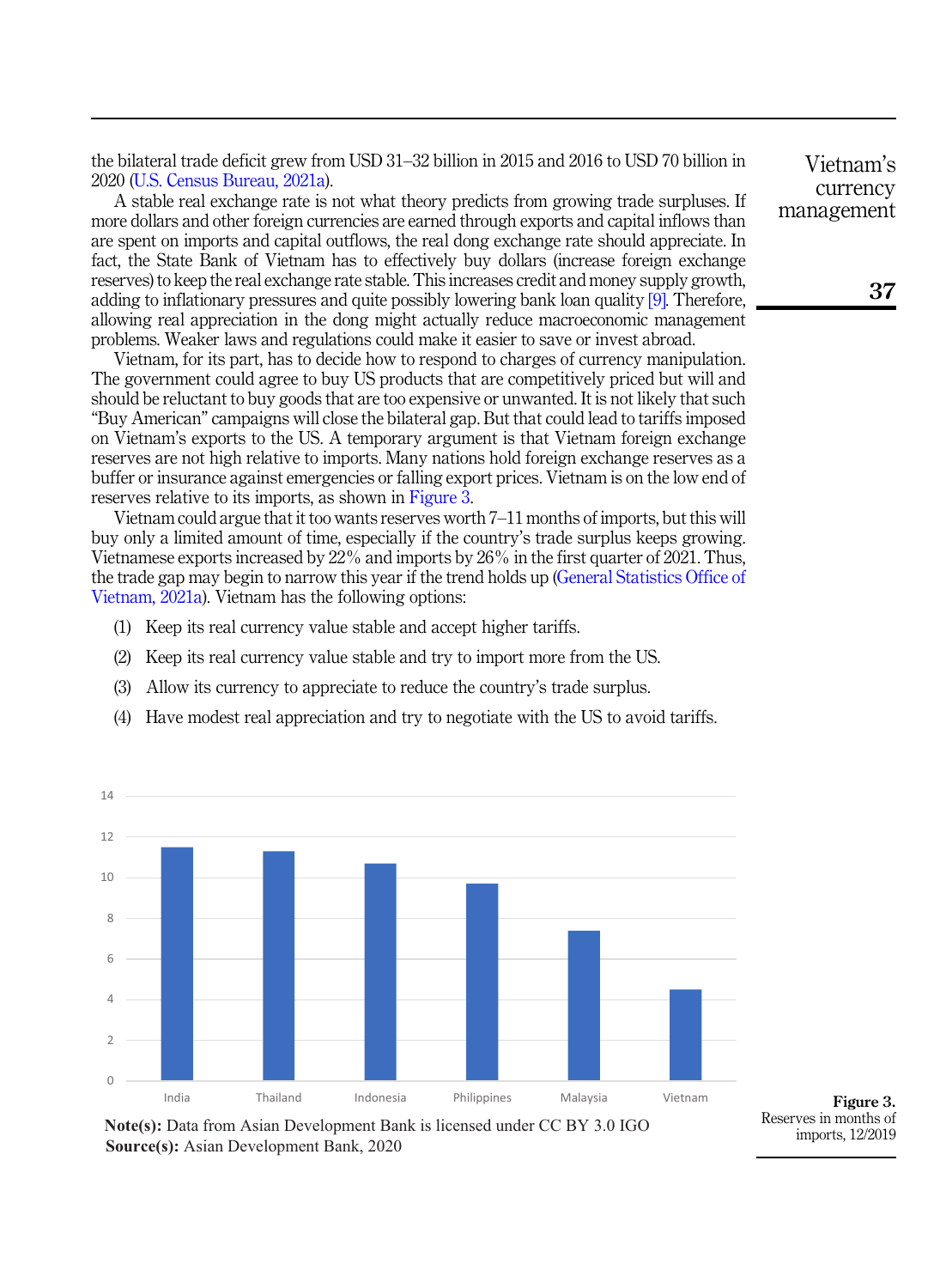The first option is unattractive. Exports are running at USD 24 billion a month and a quarter are to the US. Tariffs imposed on Vietnam by the US would reduce exports and make the country a less attractive destination for FDI. Unemployment would increase [\[10\]](#page-8-12).

The second option is difficult to implement. In 2020, according to US data there were only USD 10 billion in US exports to Vietnam and USD 80 billion in exports (including freight and insurance) from Vietnam to the US [\(U.S. Census Bureau, 2021a\)](#page-9-4). It is hard to imagine identifying a sufficient number of US exports to substantially close the nearly USD 70 billion gap. Some increased imports from the US might make negotiating easier, however.

The third option has advantages and disadvantages. The biggest advantage is that this option would reduce inflation as imports got cheaper and real wages rose due to lower import prices in dong. For instance, if the exchange rate strengthened from VND 23,000 to 21,000 per USD, import prices in dong should drop about 9%. If the goal of economic growth is to increase consumption, currency appreciation supported by a trade balance or a small surplus should be welcome. However, a stronger currency would mean farm incomes would suffer, as rice, fish and coffee are traded internationally. Farmers would get fewer dongs per dollar for their exports. Farmers have low incomes, and about a million workers a year are leaving agriculture as it is. Depressing the prices of farm products might cause either an even greater outflow of workers from agriculture or lower incomes for families with incomes that are already much lower than those of urban factory workers [\[11\].](#page-8-13) Large numbers of workers leaving farming each year would put heavy stress on urban infrastructure and could increase social instability. A stronger currency might also mean fewer urban factory jobs if productivity did not increase to offset higher wage costs in dollar terms. It would make it even harder for local firms to compete with competition from other member states of Association of Southeast Asian Nations (ASEAN) and China.

The fourth option is a compromise. Negotiating with the US might be desirable for economic and other reasons. Allowing modest appreciation while buying more US goods would show good faith. If the US wanted a strong and independent Vietnam, the US might agree to some deal without the deficit completely vanishing. However, the new US administration could push for labor or environmental concessions, such as less pollution or controls or carbon. It would be up to the Vietnamese government if the terms of any deal were worth the costs. An important additional consideration is that tariffs on Vietnam's exports also hurt Vietnam's suppliers. Many firms in Taiwan, South Korea and Japan provide inputs for exports to the US worth far more than Vietnam's value added. The US might be reluctant to antagonize so many allies when it wants to balance China's increasing assertiveness.

It seems that the US Treasury selected a version of the fourth option. On April 16, 2021, the [U.S. Department of the Treasury \(2021\)](#page-9-5) announced that due to insufficient evidence of currency manipulation for unfair advantage, the US would not impose tariff. However, the monitoring and discussions will continue.

#### Value added and exports

Several studies have shown that the value added in the fast-growing electronic export sector is low, for instance, in the case of Intel where local value added mainly comes from other foreign firms ([Huynh, Huynh, Nguyen & Do, 2018\)](#page-9-6). Fewer physical inputs are produced in Vietnam compared to other exporting countries, and Vietnamese firms are rarely major providers of inputs to many assembled exports. A 2018 Japan External Trade Organization's (JETRO) report stated that for all manufactured exports, Vietnam provided 34% of inputs locally compared to 57% for Thailand and 68% for China [\(Huynh, 2018](#page-9-7)). This leads to assembly investment that is less likely to remain in Vietnam and makes it more likely that if labor costs rise, the factories will move. This is recognized by the government which recently stated it hoped to increase value added in exports [\(Lan & Huy, 2021\)](#page-9-8). Although the

FREP 1,1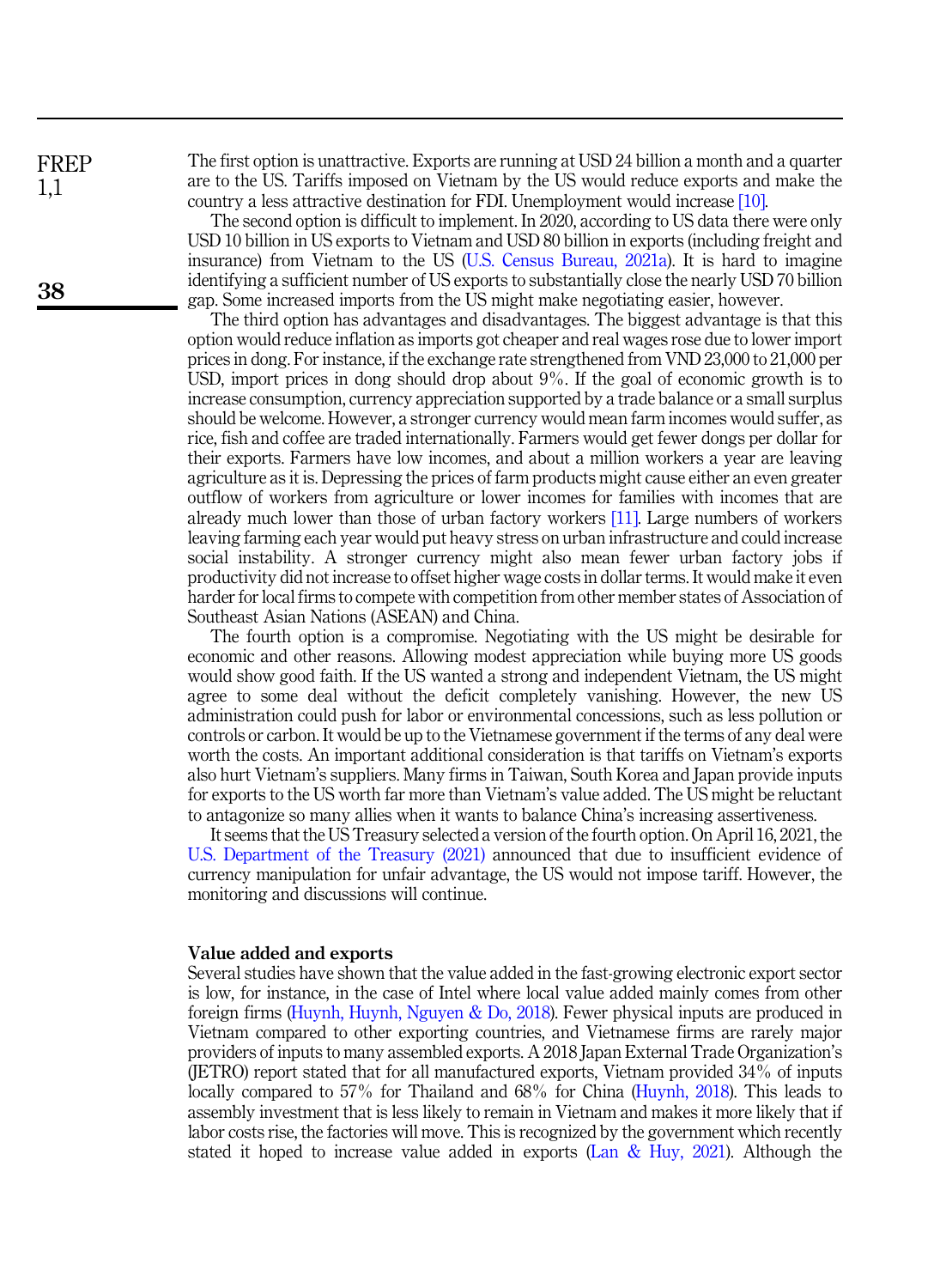government said the local value added was 37% in electronics, much of this comes from foreign companies that brought their suppliers to Vietnam rather than from Vietnamese firms. These suppliers tend to follow the major FDI exporters to any country they move to.

The question this raises for currency management is what strategy supports increasing the value added? First, the level of the dong within any likely range is not a primary driver of firms' technical level. Investments in infrastructure, education and training, and research as well as access to capital, and administrative reform would all support local firms as they attempt to insert themselves more deeply into global value chains. Having said this, some real appreciation might discourage more simple assembly industries and spur local firms to raise productivity, if support policies helped the firms. In the 1980s, Singapore adopted a similar strategy to limit basic assembly and promote value ([Macleod & McGee, 1995\)](#page-9-9). With the slowing growth of the overall labor force, some modest real appreciation would also encourage younger farm workers to consider higher-productivity non-farm jobs and boost the non-farm labor supply. Reducing inflationary pressures and credit bubbles would also help overall macro-management. However, lower farm prices in dong from a stronger currency would hurt agricultural producers and accelerate movement out of the countryside into cities. Urban development policies and regional transfers would have to change to reflect such increased flows into urban areas.

The right policy mix depends on the pace of change – not only in the currency but also in the modernization of agriculture and Vietnamese firms that supply parts for exporters [\[12\]](#page-8-14). Vietnam should not mind if it is able to make changes in its real productivity and its currency strengthens as a result. For many years, the Japanese yen was held at JPY 360 to USD 1, but it has strengthened to JPY 105 to USD 1, reflecting Japan's productivity growth. Similarly, the South Korean won was more than KRW 1800 won to USD 1 in the 1990s and more than KRW 1500 in the 2000–2010 period but is now close to KRW 1100. The real value of the Vietnamese dong has increased since 2010. The main challenge is to make improvements in the real economy and productivity, and to have the currency match those changes. If there is a trade or balance of payments surplus, it is not hard to let the currency appreciate. What requires skill is coordinating the real economy with such appreciation.

#### Conclusion

Vietnam has benefited from rising US-China trade tensions and growing costs of labor in China. As a result, Vietnam's exports, as well as its trade surplus, have grown rapidly. The changes in the real exchange rate in the last several years have been very modest and could not have contributed much to this growth. However, by holding the real exchange rate stable against the dollar, Vietnam has attracted the attention of the US which is upset with the growing bilateral trade imbalances. Of course, the US largely caused these growing deficits by placing tariffs on Chinese exports, thus directing FDI into Vietnam and other countries. The US has threatened to impose tariffs on Vietnam's exports due to what the US Treasury calls unfair currency manipulation. Heavy tariffs would damage Vietnam's economy.

It is ironic that the Trans-Pacific Partnership, which Vietnam joined and the US withdrew from, has provisions for dealing with currency issues like this. Had the US joined, there would have been a structured way to deal with this complaint. When real interest rates on government bonds are below zero in the US, and nominal interest rates are negative in Europe, it is hard to argue what constitutes currency manipulation. After Vietnam achieves a comfortable level of foreign exchange reserves relative to its imports, the government will have to decide what combination of currency change and domestic structural reforms will be best. This will be a complex assessment. Larger foreign policy considerations and important economic groups will have to be weighed.

Vietnam's currency management

39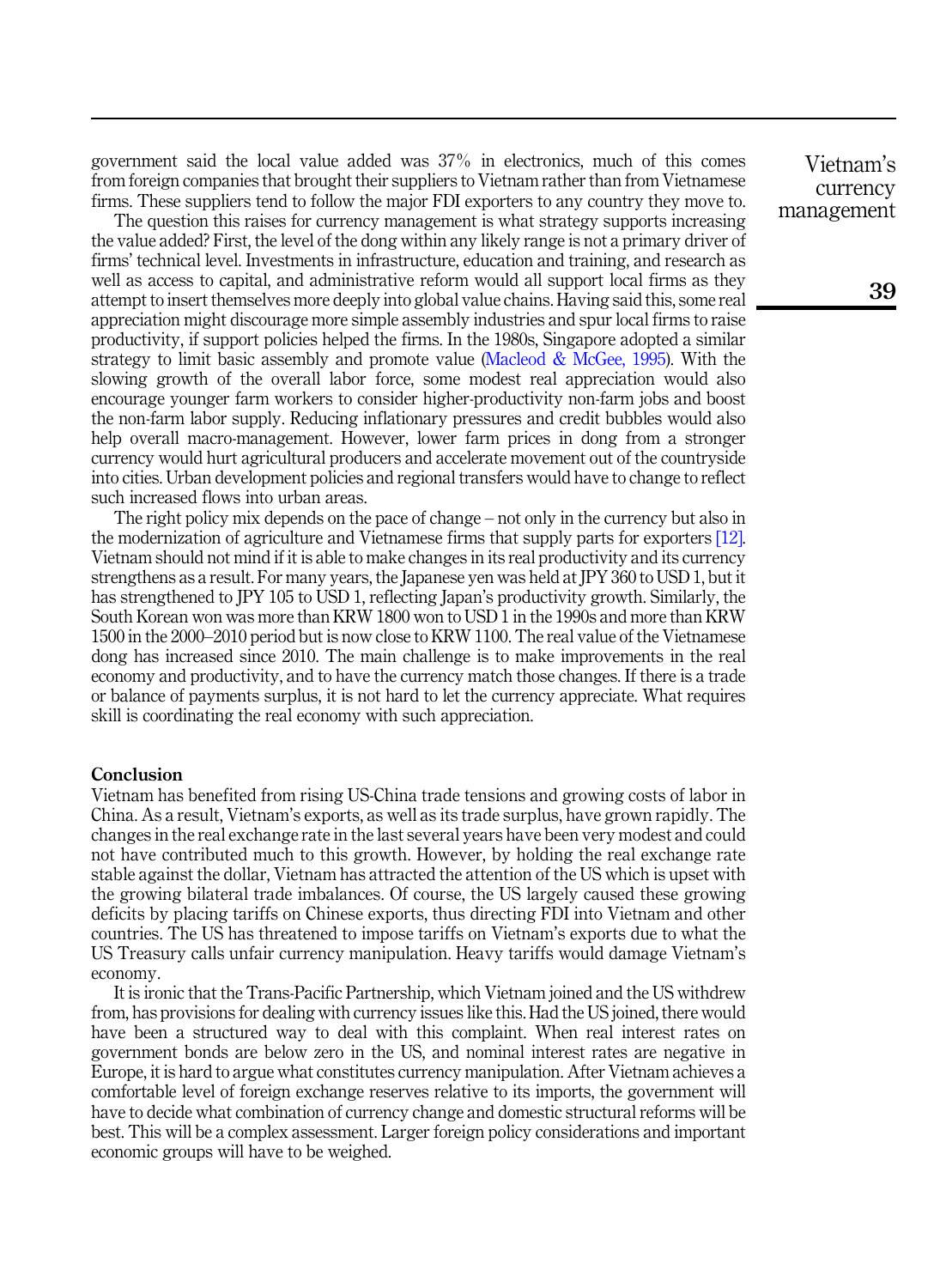<span id="page-8-8"></span><span id="page-8-7"></span><span id="page-8-6"></span><span id="page-8-5"></span><span id="page-8-4"></span><span id="page-8-3"></span><span id="page-8-2"></span><span id="page-8-1"></span>

| FREP | <b>Notes</b>                                                                                                                                                                                                                                                                                                                                                                                                                                                                                                                                                                                                 |
|------|--------------------------------------------------------------------------------------------------------------------------------------------------------------------------------------------------------------------------------------------------------------------------------------------------------------------------------------------------------------------------------------------------------------------------------------------------------------------------------------------------------------------------------------------------------------------------------------------------------------|
| 1,1  | 1. Germany has run surplus of 7–8% of their gross domestic product (GDP) year after year, and this is<br>viewed by the European Commission as more than sustainable (Wagner, Seythal & Carrel, 2019). Of<br>course, Germany uses the euro as its currency, and this is set to account for other economies with<br>less impressive export records.                                                                                                                                                                                                                                                            |
| 40   | 2. The International Economy (2016) surveyed 30 experts on the impact of currency devaluation. Most<br>agreed it has some impact, often in the short and long run if the economy does not rely too much on<br>commodity exports and if the real depreciation is not inflated away.                                                                                                                                                                                                                                                                                                                           |
|      | 3. A negative real interest rate is when the interest rate is less than the inflation rate; a negative<br>nominal interest rate is when you get back fewer units of currency than you pay to buy the bond.                                                                                                                                                                                                                                                                                                                                                                                                   |
|      | 4. This policy was adopted in 2011 and stopped in 2015, but the Swiss Central Bank continued to keep<br>the Swiss franc weaker than it would be without intervention, earning the country the designation<br>of currency manipulator in December 2020 (along with Vietnam). High trade surpluses and growing<br>foreign exchange purchases were cited. This designation was removed in April 2021 (Yueh, 2015,<br>Lawder, $2020$ ). The Swiss currency intervention was $14\%$ of the GDP, while the US Treasury<br>threshold is 2%. For an explanation of the Swiss currency management, see Jordan (2016). |
|      | 5. Switzerland has run trade surpluses of 5–10% of the GDP since 2010 (World Bank, 2020a).                                                                                                                                                                                                                                                                                                                                                                                                                                                                                                                   |
|      | 6. Vietnam had trade deficits in 2010, 2011 and 2015 and virtually balanced trade in 2012 and 2013.<br>The base year does not indicate an over-depreciated currency (World Bank, 2020b).                                                                                                                                                                                                                                                                                                                                                                                                                     |
|      | 7. The real effective exchange rate takes into account the currencies of major trading partners,<br>different inflation rates and other trade barriers. It is the best overall indicator of a currency's total<br>change in real terms.                                                                                                                                                                                                                                                                                                                                                                      |
|      | 8. Analysts argue that US-China trade tensions contributed to Vietnam's exports to the US (Martin,<br>2021). Manufacturing wages in China rose from 30.7 thousand Yuan per year in 2010 to 78.1<br>thousand in 2019. In dollars, wages increased from USD 4637 to USD 11,180. In Vietnam in 2019,<br>industrial wages were VND 5.76 million per month or about USD 3000 per year, rising to USD 3600<br>in 2020 (Trading Economics, 2021).                                                                                                                                                                   |
|      | 9. Broad money supply (M2) relative to the GDP grew 14 percentage points from 2010 to 2015 when<br>trade surpluses were low or negative and added 44 percentage points from 2015 to 2019 when they<br>grew (Asian Development Bank, 2020). When the money supply increases rapidly, there may be<br>growing credit quality problems.                                                                                                                                                                                                                                                                         |
|      | 10. According to a Reuter's story, in January 2021 the State Bank of Vietnam offered to buy dollars in<br>the forward market to keep the dong from appreciating. This allows the State Bank to avoid<br>triggering a US Treasury condition by not intervening in spot currency markets by buying dollars<br>(Nguyen & Westbrook, 2021). However, such ingenious policies may not prevent tariff action.                                                                                                                                                                                                      |
|      | 11. Agricultural output per agricultural worker in 2019 was lower than non-farm output per non-farm<br>worker in 1990. In 2019, agriculture accounted for $34\%$ of active workers but only 14% of output,<br>implying the income per worker was only a third of the non-farm average.                                                                                                                                                                                                                                                                                                                       |
|      | 12. Looking further out, some Vietnamese firms will sell consumer products directly like Samsung does<br>with smartphones. However, this will not likely be a major factor in the next five years.                                                                                                                                                                                                                                                                                                                                                                                                           |
|      | References                                                                                                                                                                                                                                                                                                                                                                                                                                                                                                                                                                                                   |
|      | Arslan, Y., & Cantú, C. (2019). The size of foreign exchange reserves, available at: https://papers.ssrn.<br>com/abstract=3497858 (accessed 18 April 2021).                                                                                                                                                                                                                                                                                                                                                                                                                                                  |
|      | Asian Development Bank (2020). Key indicators for Asia and the Pacific 2020, available at: https://<br>www.adb.org/publications/key-indicators-asia-and-pacific-2020 (accessed 18 April 2021).                                                                                                                                                                                                                                                                                                                                                                                                               |

<span id="page-8-14"></span><span id="page-8-13"></span><span id="page-8-12"></span><span id="page-8-11"></span><span id="page-8-10"></span><span id="page-8-9"></span><span id="page-8-0"></span>General Statistics Office of Vietnam (2021a). Socio-economic situation in the first quarter of 2021, available at: [https://www.gso.gov.vn/en/data-and-statistics/2021/04/socio-economic-situation-in](https://www.gso.gov.vn/en/data-and-statistics/2021/04/socio-economic-situation-in-the-first-quarter-of-2021/)[the-first-quarter-of-2021/](https://www.gso.gov.vn/en/data-and-statistics/2021/04/socio-economic-situation-in-the-first-quarter-of-2021/) (accessed 18 April 2021).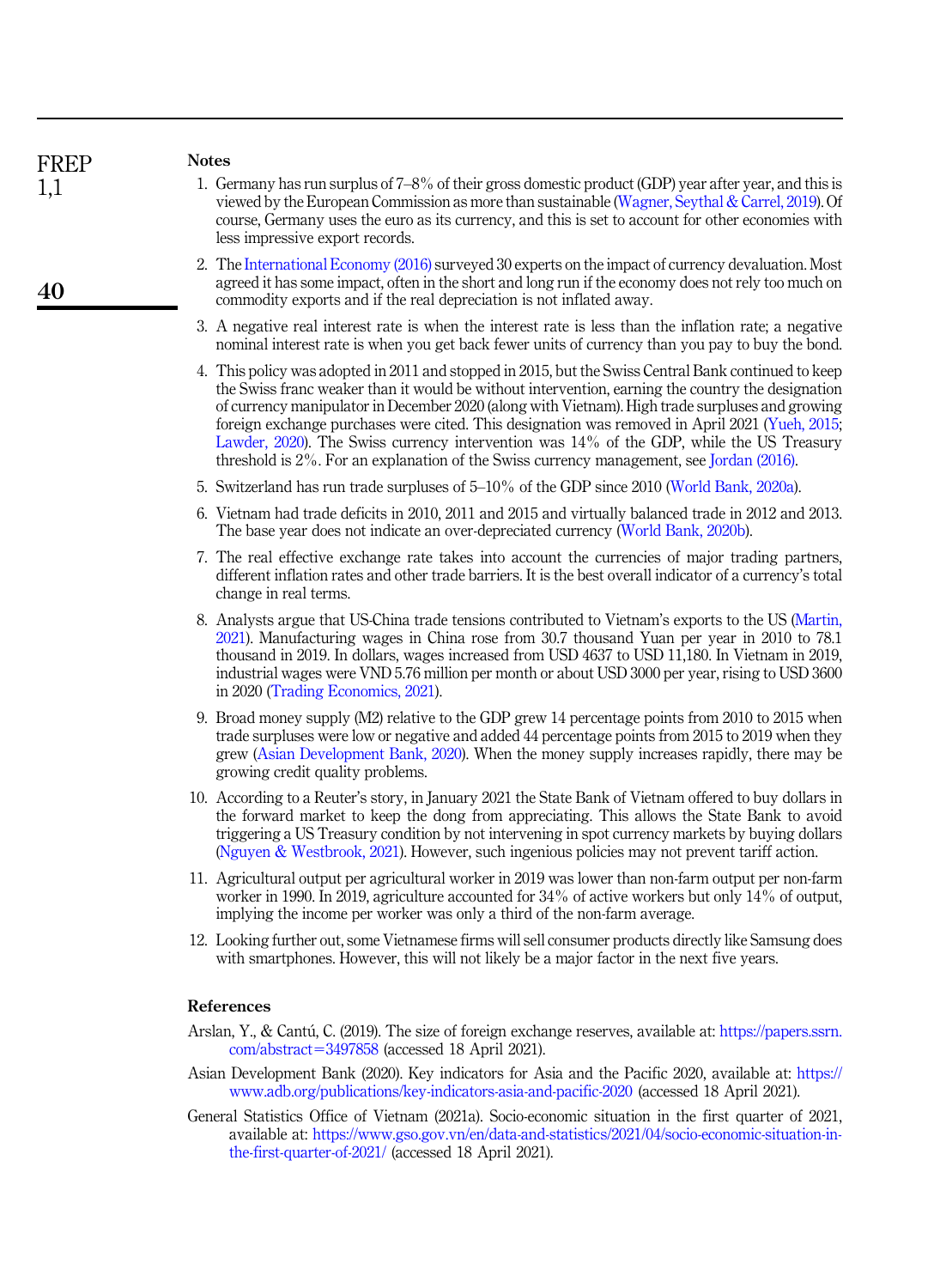- General Statistics Office of Vietnam (2021b). Socio-economic situation in the fourth quarter and the whole year 2020, available at: [https://www.gso.gov.vn/en/data-and-statistics/2021/01/](https://www.gso.gov.vn/en/data-and-statistics/2021/01/socio-economic-situation-in-the-fourth-quarter-and-the-whole-year-2020/) [socio-economic-situation-in-the-fourth-quarter-and-the-whole-year-2020/](https://www.gso.gov.vn/en/data-and-statistics/2021/01/socio-economic-situation-in-the-fourth-quarter-and-the-whole-year-2020/) (accessed 18 April 2021].
- <span id="page-9-7"></span>Huynh, B.-C. (2018). Supporting industries in Vietnam. Vietnam Briefing, available at: [https://www.](https://www.vietnam-briefing.com/news/supporting-industries-vietnam.html/) [vietnam-briefing.com/news/supporting-industries-vietnam.html/](https://www.vietnam-briefing.com/news/supporting-industries-vietnam.html/) (accessed 18 April 2021).
- <span id="page-9-6"></span>Huynh, T.-D., Huynh, T.-D., Nguyen, X.-T., & Do, T.A.-T. (2018). Intel products Vietnam: 10-Year investment impact study report 2006-2016, available at: [https://fsppm.fulbright.edu.vn/en/](https://fsppm.fulbright.edu.vn/en/policy-papers/policy-research/intel-products-vietnam-10-year-investment-impact-study-report-2006-2016/) [policy-papers/policy-research/intel-products-vietnam-10-year-investment-impact-study-report-](https://fsppm.fulbright.edu.vn/en/policy-papers/policy-research/intel-products-vietnam-10-year-investment-impact-study-report-2006-2016/)[2006-2016/](https://fsppm.fulbright.edu.vn/en/policy-papers/policy-research/intel-products-vietnam-10-year-investment-impact-study-report-2006-2016/) (accessed 18 April 2021).
- <span id="page-9-10"></span>International Economy (2016). Is currency devaluation overrated?. The International Economy Winter 2016, available at: [http://www.international-economy.com/TIE\\_W16\\_CurrencyDevalSymp.pdf](http://www.international-economy.com/TIE_W16_CurrencyDevalSymp.pdf) (accessed 18 April 2021).
- <span id="page-9-1"></span>International Monetary Fund (2021a). Vietnam: 2020 article IV consultation-press release; staff report; and statement by the executive director for Vietnam, available at: [https://www.imf.org/en/](https://www.imf.org/en/Publications/CR/Issues/2021/02/24/Vietnam-2020-Article-IV-Consultation-Press-Release-Staff-Report-and-Statement-by-the-50121) [Publications/CR/Issues/2021/02/24/Vietnam-2020-Article-IV-Consultation-Press-Release-Staff-](https://www.imf.org/en/Publications/CR/Issues/2021/02/24/Vietnam-2020-Article-IV-Consultation-Press-Release-Staff-Report-and-Statement-by-the-50121)[Report-and-Statement-by-the-50121](https://www.imf.org/en/Publications/CR/Issues/2021/02/24/Vietnam-2020-Article-IV-Consultation-Press-Release-Staff-Report-and-Statement-by-the-50121) (accessed 18 April 2021).
- <span id="page-9-2"></span>International Monetary Fund (2021b). World Economic and financial surveys, world economic outlook database, available at: [https://www.imf.org/en/Publications/WEO/weo-database/2021/April/](https://www.imf.org/en/Publications/WEO/weo-database/2021/April/select-country-group) [select-country-group](https://www.imf.org/en/Publications/WEO/weo-database/2021/April/select-country-group) (accessed 18 April 2021).
- <span id="page-9-12"></span>Jordan, T.J. (2016). The euro and Swiss monetary policy. Speech, Swiss National Bank, available at: [https://www.snb.ch/en/mmr/speeches/id/ref\\_20160502\\_tjn/source/ref\\_20160502\\_tjn.en.pdf.](https://www.snb.ch/en/mmr/speeches/id/ref_20160502_tjn/source/ref_20160502_tjn.en.pdf)
- <span id="page-9-8"></span>Lan, A., & Huy, H. (2021). Vietnam mulls solutions to boost added value of industrial production. Vietnam Economic News. 5 February, available at: [http://ven.vn/vietnam-mulls-solutions-to](http://ven.vn/vietnam-mulls-solutions-to-boost-added-value-of-industrial-production-44258.html)[boost-added-value-of-industrial-production-44258.html](http://ven.vn/vietnam-mulls-solutions-to-boost-added-value-of-industrial-production-44258.html) (accessed 18 April 2021).
- <span id="page-9-11"></span>Lawder, D. (2020). U.S. Treasury lists Switzerland and Vietnam as currency manipulators. Nasdaq, available at: [https://www.nasdaq.com/articles/u.s.-treasury-lists-switzerland-and-vietnam-as](https://www.nasdaq.com/articles/u.s.-treasury-lists-switzerland-and-vietnam-as-currency-manipulators-2020-12-16)[currency-manipulators-2020-12-16](https://www.nasdaq.com/articles/u.s.-treasury-lists-switzerland-and-vietnam-as-currency-manipulators-2020-12-16) (accessed 18 April 2021).
- <span id="page-9-9"></span>Macleod, S., & McGee, T.G. (1995). The Singapore-Johore-Riau growth triangle: An emerging extended metropolitan region. In Lo, F., & Yeung, Y. (Eds.). Emerging World Cities in Pacific Asia. United Nations University Press, available at: [https://archive.unu.edu/unupress/](https://archive.unu.edu/unupress/unupbooks/uu11ee/uu11ee19.htm#the%20singapore%20johore%20riau%20growth%20triangle:%20an%20emerging%20extended%20metropolitan%20reg) [unupbooks/uu11ee/uu11ee19.htm#the%20singapore%20johore%20riau%20growth%](https://archive.unu.edu/unupress/unupbooks/uu11ee/uu11ee19.htm#the%20singapore%20johore%20riau%20growth%20triangle:%20an%20emerging%20extended%20metropolitan%20reg) [20triangle:%20an%20emerging%20extended%20metropolitan%20reg](https://archive.unu.edu/unupress/unupbooks/uu11ee/uu11ee19.htm#the%20singapore%20johore%20riau%20growth%20triangle:%20an%20emerging%20extended%20metropolitan%20reg) (accessed 18 April 2021).
- <span id="page-9-13"></span>Martin, M.F. (2021). Vietnam's economy and U.S. Trade: Key Issues in 2021, available at: [https://](https://crsreports.congress.gov/product/pdf/IF/IF11753) [crsreports.congress.gov/product/pdf/IF/IF11753](https://crsreports.congress.gov/product/pdf/IF/IF11753) (accessed 18 April 2021).
- <span id="page-9-15"></span>Nguyen, P., & Westbrook, T. (2021). Exclusive: Vietnam intervened in currency markets weeks after U.S. Censure: Sources. Reuters, 11(February), available at: [https://www.reuters.com/article/us](https://www.reuters.com/article/us-vietnam-forex-intervention-exclusive-idUSKBN2AB1I4)[vietnam-forex-intervention-exclusive-idUSKBN2AB1I4](https://www.reuters.com/article/us-vietnam-forex-intervention-exclusive-idUSKBN2AB1I4) (accessed 18 April 2021).
- <span id="page-9-14"></span>Trading Economics (2021). Wages in manufacturing, available at: [https://tradingeconomics.com/](https://tradingeconomics.com/country-list/wages-in-manufacturing?continent=asia) [country-list/wages-in-manufacturing?continent](https://tradingeconomics.com/country-list/wages-in-manufacturing?continent=asia)=[asia](https://tradingeconomics.com/country-list/wages-in-manufacturing?continent=asia) (accessed 18 April 2021).
- <span id="page-9-3"></span>U.S. Bureau of Economic Analysis (2021). Gross domestic product: Implicit price deflator, available at: <https://fred.stlouisfed.org/series/GDPDEF/> (accessed 18 April 2021).
- <span id="page-9-4"></span>U.S. Census Bureau (2021a). Foreign trade - US trade with Vietnam, available at: [https://www.census.](https://www.census.gov/foreign-trade/balance/c5520.html) [gov/foreign-trade/balance/c5520.html](https://www.census.gov/foreign-trade/balance/c5520.html) (accessed 18 April 2021).
- <span id="page-9-0"></span>U.S. Census Bureau (2021b). Trade in goods with Switzerland, available at: [https://www.census.gov/](https://www.census.gov/foreign-trade/balance/c4419.html) [foreign-trade/balance/c4419.html](https://www.census.gov/foreign-trade/balance/c4419.html) (accessed 18 April 2021).
- <span id="page-9-5"></span>U.S. Department of the Treasury (2021). Treasury releases report on macroeconomic and foreign exchange policies of major trading partners of the United States, available at: [https://home.](https://home.treasury.gov/news/press-releases/jy0131) [treasury.gov/news/press-releases/jy0131](https://home.treasury.gov/news/press-releases/jy0131) (accessed 18 April 2021).

Vietnam's currency management

41